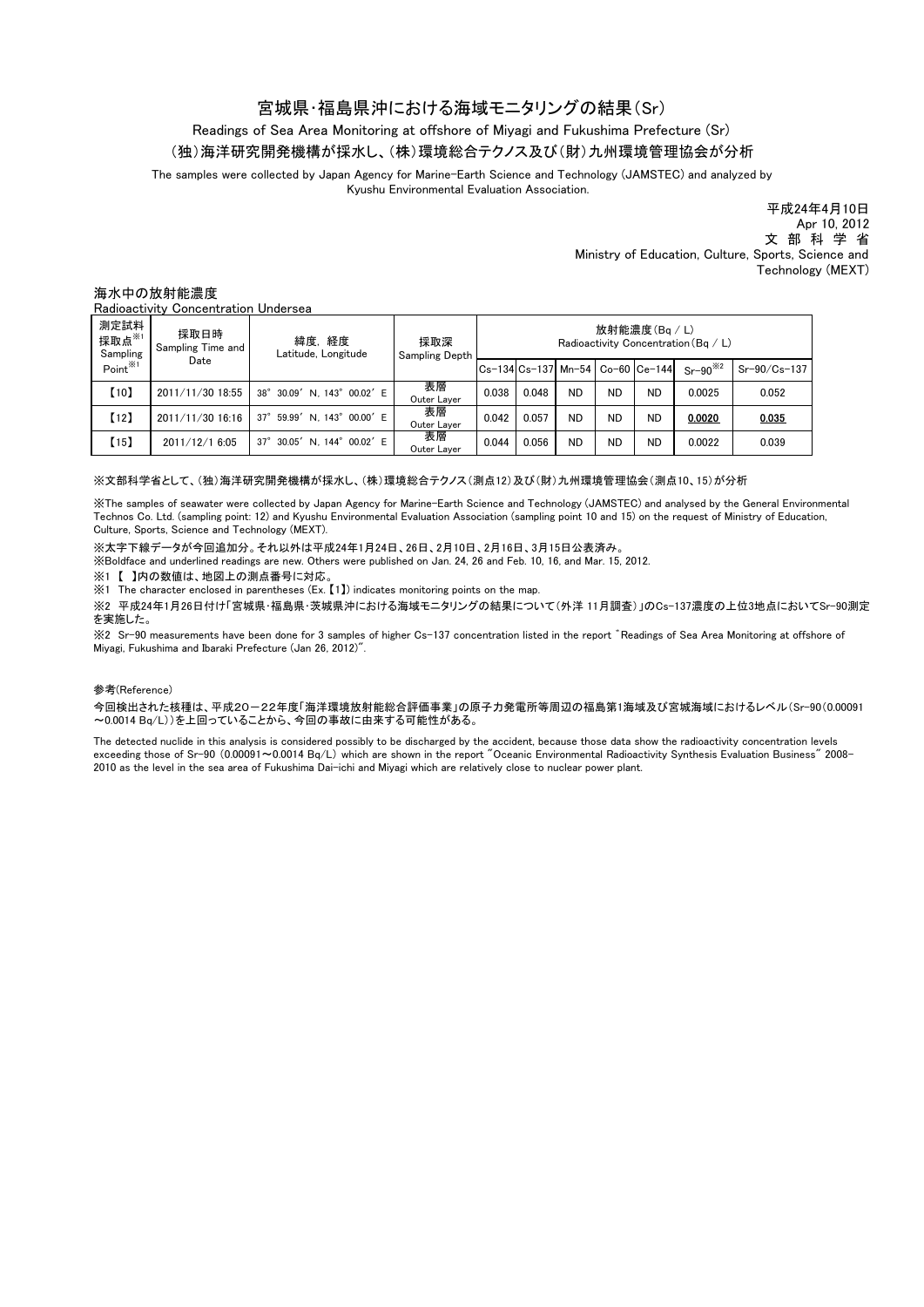Readings of Sea Area Monitoring at offshore of Miyagi and Fukushima Prefecture(Sr) (Nov. 30, 2011, Dec. 1, 2011 )

公表日:平成24年4月10日(Published: Apr 10, 2012)



図中の■は東京電力(株)福島第一原子力発電所を示す

※文部科学省として、(独)海洋研究開発機構が採水し、(株)環境総合テクノス(測点12)及び(財)九州環境管理協会(測点10、15)が分析

※The samples of seawater were collected by Japan Agency for Marine-Earth Science and Technology (JAMSTEC) and analysed by the General Environmental Technos Co. Ltd. (sampling point: 12) and Kyushu Environmental Evaluation Association (sampling point 10 and 15) on the request of Ministry of Education, Culture, Sports, Science and Technology (MEXT).

※太字下線データが今回追加分。それ以外は平成24年1月24日、26日、2月10日、2月16日、3月15日公表済み。

※Boldface and underlined readings are new. Others were published on Jan. 24, 26 and Feb. 10, 16, and Mar. 15, 2012.

※1 平成24年1月26日付け「宮城県・福島県・茨城県沖における海域モニタリングの結果について(外洋 11月調査)」のCs-137濃度の上位3地点においてSr-90測定を実施し た。

※1 Sr-90 measurements have been done for 3 samples of higher Cs-137 concentration listed in the report ゛Readings of Sea Area Monitoring at offshore of Miyagi, Fukushima and Ibaraki Prefecture (Jan 26, 2012)".

#### 参考(Reference)

今回検出された核種は、平成20-22年度「海洋環境放射能総合評価事業」の原子力発電所等周辺の福島第1海域及び宮城海域におけるレベル(Sr-90(0.00091~0.0014 Bq/L))を上回っていることから、今回の事故に由来する可能性がある。

The detected nuclide in this analysis is considered possibly to be discharged by the accident, because those data show the radioactivity concentration levels exceeding those of Sr-90 (0.00091~0.0014 Bq/L) which are shown in the report "Oceanic Environmental Radioactivity Synthesis Evaluation Business" 2008-2010 as the level in the sea area of Fukushima Dai-ichi and Miyagi which are relatively close to nuclear power plant.